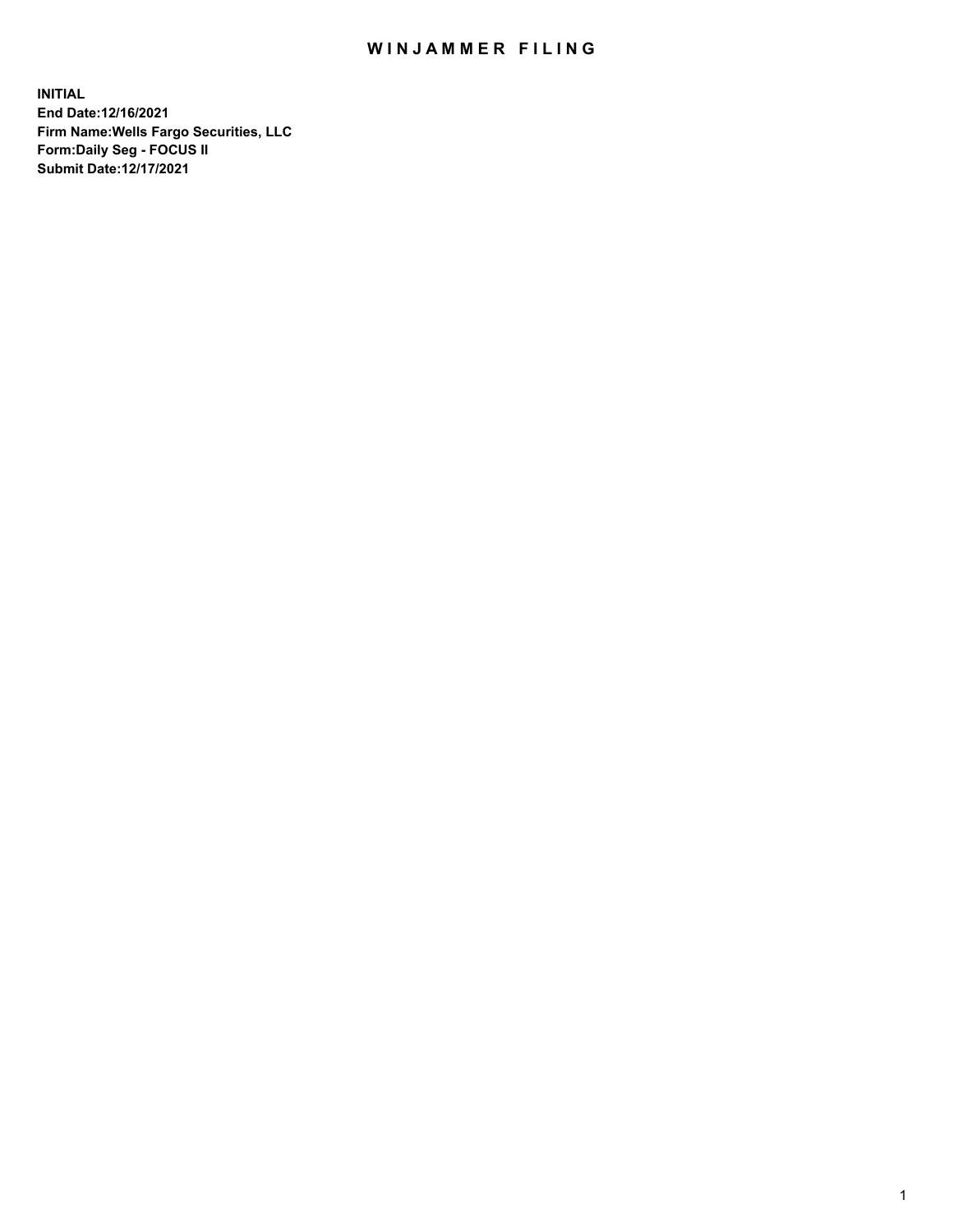**INITIAL End Date:12/16/2021 Firm Name:Wells Fargo Securities, LLC Form:Daily Seg - FOCUS II Submit Date:12/17/2021 Daily Segregation - Cover Page**

| Name of Company                                                                                                                                                                                                                                                                                                                | <b>Wells Fargo Securities LLC</b>                          |
|--------------------------------------------------------------------------------------------------------------------------------------------------------------------------------------------------------------------------------------------------------------------------------------------------------------------------------|------------------------------------------------------------|
| <b>Contact Name</b>                                                                                                                                                                                                                                                                                                            | <b>James Gnall</b>                                         |
| <b>Contact Phone Number</b>                                                                                                                                                                                                                                                                                                    | 917-699-6822                                               |
| <b>Contact Email Address</b>                                                                                                                                                                                                                                                                                                   | james.w.gnall@wellsfargo.com                               |
| FCM's Customer Segregated Funds Residual Interest Target (choose one):<br>a. Minimum dollar amount: ; or<br>b. Minimum percentage of customer segregated funds required:% ; or<br>c. Dollar amount range between: and; or<br>d. Percentage range of customer segregated funds required between: % and %.                       | 115,000,000<br><u>0</u><br><u>00</u><br>0 <sub>0</sub>     |
| FCM's Customer Secured Amount Funds Residual Interest Target (choose one):<br>a. Minimum dollar amount: ; or<br>b. Minimum percentage of customer secured funds required:% ; or<br>c. Dollar amount range between: and; or<br>d. Percentage range of customer secured funds required between: % and %.                         | 30,000,000<br><u>0</u><br>0 <sub>0</sub><br>0 <sub>0</sub> |
| FCM's Cleared Swaps Customer Collateral Residual Interest Target (choose one):<br>a. Minimum dollar amount: ; or<br>b. Minimum percentage of cleared swaps customer collateral required:% ; or<br>c. Dollar amount range between: and; or<br>d. Percentage range of cleared swaps customer collateral required between:% and%. | 340,000,000<br><u>0</u><br>00<br><u>00</u>                 |

Attach supporting documents CH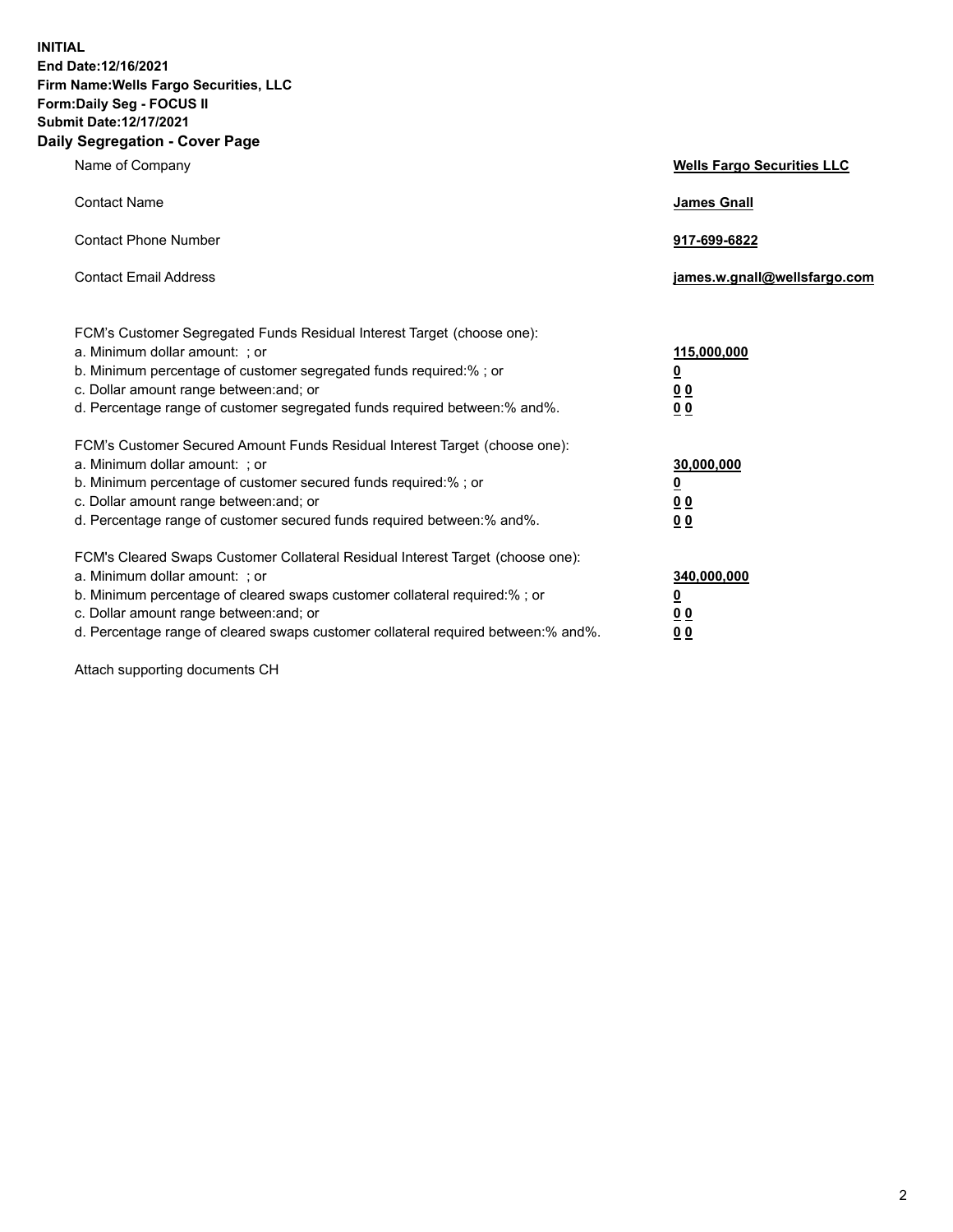**INITIAL End Date:12/16/2021 Firm Name:Wells Fargo Securities, LLC Form:Daily Seg - FOCUS II Submit Date:12/17/2021**

## **Daily Segregation - Secured Amounts**

|     | Foreign Futures and Foreign Options Secured Amounts                                                        |                                                      |
|-----|------------------------------------------------------------------------------------------------------------|------------------------------------------------------|
|     | Amount required to be set aside pursuant to law, rule or regulation of a foreign                           | $0$ [7305]                                           |
|     | government or a rule of a self-regulatory organization authorized thereunder                               |                                                      |
| 1.  | Net ledger balance - Foreign Futures and Foreign Option Trading - All Customers                            |                                                      |
|     | A. Cash                                                                                                    | 191,784,134 [7315]                                   |
|     | B. Securities (at market)                                                                                  | 200,273,254 [7317]                                   |
| 2.  | Net unrealized profit (loss) in open futures contracts traded on a foreign board of trade                  | 19,857,520 [7325]                                    |
| 3.  | Exchange traded options                                                                                    |                                                      |
|     | a. Market value of open option contracts purchased on a foreign board of trade                             | 3,154 [7335]                                         |
|     | b. Market value of open contracts granted (sold) on a foreign board of trade                               | $0$ [7337]                                           |
| 4.  | Net equity (deficit) (add lines 1. 2. and 3.)                                                              | 411,918,062 [7345]                                   |
| 5.  | Account liquidating to a deficit and account with a debit balances - gross amount                          | 12,543,281 [7351]                                    |
|     | Less: amount offset by customer owned securities                                                           | <mark>-12,480,901</mark> [7352] <b>62,380</b> [7354] |
| 6.  | Amount required to be set aside as the secured amount - Net Liquidating Equity                             | 411,980,442 [7355]                                   |
|     | Method (add lines 4 and 5)                                                                                 |                                                      |
| 7.  | Greater of amount required to be set aside pursuant to foreign jurisdiction (above) or line                | 411,980,442 [7360]                                   |
|     | 6.                                                                                                         |                                                      |
|     | FUNDS DEPOSITED IN SEPARATE REGULATION 30.7 ACCOUNTS                                                       |                                                      |
| 1.  | Cash in banks                                                                                              |                                                      |
|     | A. Banks located in the United States                                                                      | 90,701,715 [7500]                                    |
|     | B. Other banks qualified under Regulation 30.7                                                             | 20,002,541 [7520] 110,704,256                        |
|     |                                                                                                            | [7530]                                               |
| 2.  | Securities                                                                                                 |                                                      |
|     | A. In safekeeping with banks located in the United States                                                  | 140,294,959 [7540]                                   |
|     | B. In safekeeping with other banks qualified under Regulation 30.7                                         | 0 [7560] 140,294,959 [7570]                          |
| 3.  | Equities with registered futures commission merchants                                                      |                                                      |
|     | A. Cash                                                                                                    | 53,144,433 [7580]                                    |
|     | <b>B.</b> Securities                                                                                       | 79,986,404 [7590]                                    |
|     | C. Unrealized gain (loss) on open futures contracts                                                        | -25,713,434 [7600]                                   |
|     | D. Value of long option contracts                                                                          | 3,154 [7610]                                         |
|     | E. Value of short option contracts                                                                         | 0 [7615] 107,420,557 [7620]                          |
| 4.  | Amounts held by clearing organizations of foreign boards of trade                                          |                                                      |
|     | A. Cash                                                                                                    | $0$ [7640]                                           |
|     | <b>B.</b> Securities                                                                                       | $0$ [7650]                                           |
|     | C. Amount due to (from) clearing organization - daily variation                                            | $0$ [7660]                                           |
|     | D. Value of long option contracts                                                                          | $0$ [7670]                                           |
|     | E. Value of short option contracts                                                                         | 0 [7675] 0 [7680]                                    |
| 5.  | Amounts held by members of foreign boards of trade                                                         |                                                      |
|     | A. Cash                                                                                                    | -31,173,079 [7700]                                   |
|     | <b>B.</b> Securities                                                                                       | 170,059,795 [7710]                                   |
|     | C. Unrealized gain (loss) on open futures contracts                                                        | 33,296,043 [7720]                                    |
|     | D. Value of long option contracts                                                                          | $0$ [7730]                                           |
|     | E. Value of short option contracts                                                                         | 0 <sup>[7735]</sup> 172,182,759 <sup>[7740]</sup>    |
| 6.  | Amounts with other depositories designated by a foreign board of trade                                     | $0$ [7760]                                           |
| 7.  | Segregated funds on hand                                                                                   | $0$ [7765]                                           |
| 8.  | Total funds in separate section 30.7 accounts                                                              | 530,602,531 [7770]                                   |
| 9.  | Excess (deficiency) Set Aside for Secured Amount (subtract line 7 Secured Statement<br>Page 1 from Line 8) | 118,622,089 [7380]                                   |
| 10. | Management Target Amount for Excess funds in separate section 30.7 accounts                                | 30,000,000 [7780]                                    |
|     |                                                                                                            |                                                      |

11. Excess (deficiency) funds in separate 30.7 accounts over (under) Management Target **88,622,089** [7785]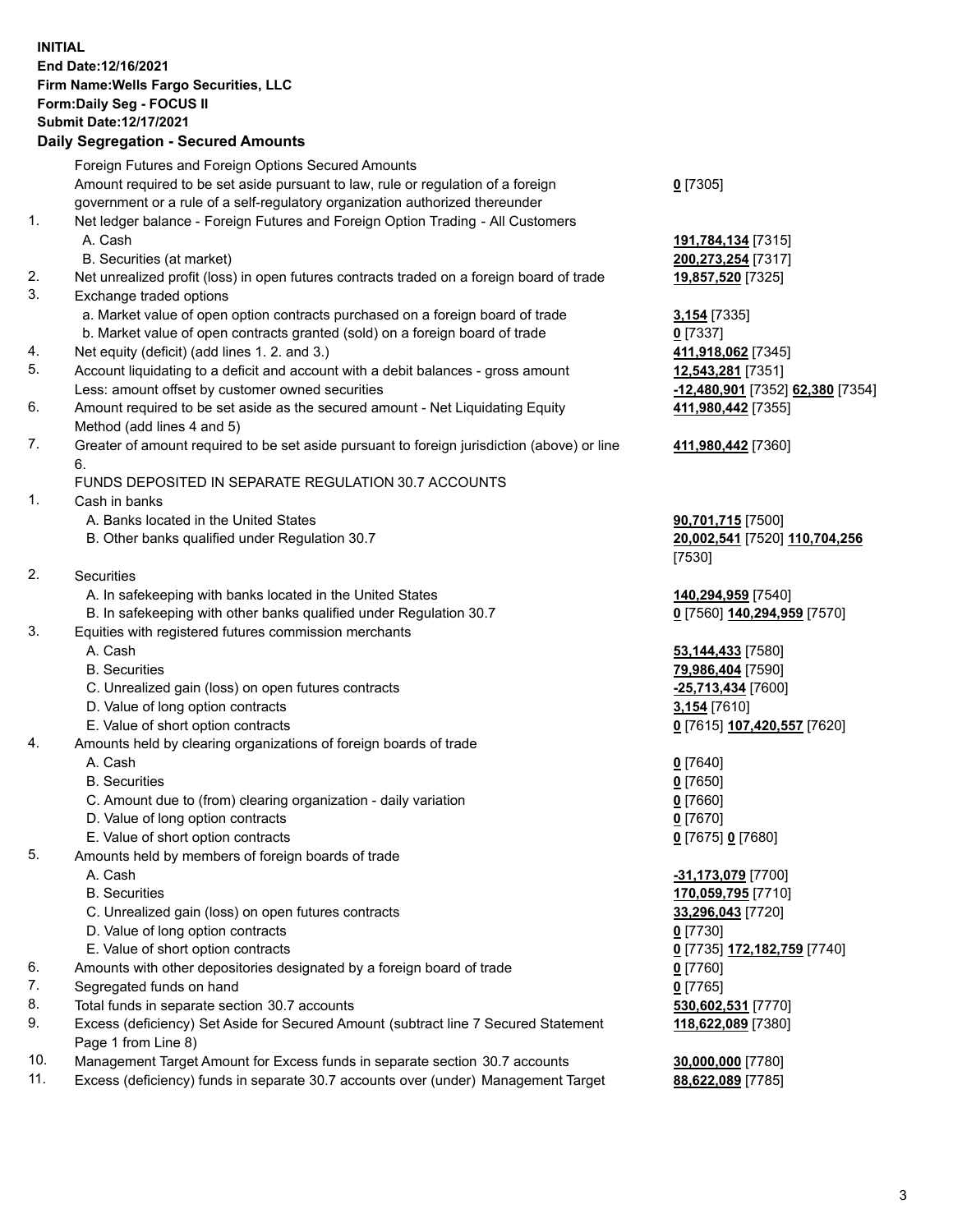**INITIAL End Date:12/16/2021 Firm Name:Wells Fargo Securities, LLC Form:Daily Seg - FOCUS II Submit Date:12/17/2021**

## **Daily Segregation - Segregation Statement**

SEGREGATION REQUIREMENTS(Section 4d(2) of the CEAct)

|     | OLONLOATION INLQUINLIVILIVI O(OCCIDII 40(Z) OI THE OLACI)                           |                              |
|-----|-------------------------------------------------------------------------------------|------------------------------|
| 1.  | Net ledger balance                                                                  |                              |
|     | A. Cash                                                                             | 2,511,458,659 [7010]         |
|     | B. Securities (at market)                                                           | 2,116,544,414 [7020]         |
| 2.  | Net unrealized profit (loss) in open futures contracts traded on a contract market  | 764,560,155 [7030]           |
| 3.  | Exchange traded options                                                             |                              |
|     | A. Add market value of open option contracts purchased on a contract market         | 1,188,583,231 [7032]         |
|     | B. Deduct market value of open option contracts granted (sold) on a contract market | -1,204,489,091 [7033]        |
| 4.  | Net equity (deficit) (add lines 1, 2 and 3)                                         | 5,376,657,368 [7040]         |
| 5.  | Accounts liquidating to a deficit and accounts with                                 |                              |
|     | debit balances - gross amount                                                       | 81,702,347 [7045]            |
|     | Less: amount offset by customer securities                                          | -79,998,683 [7047] 1,703,664 |
|     |                                                                                     | [7050]                       |
| 6.  | Amount required to be segregated (add lines 4 and 5)                                | 5,378,361,032 [7060]         |
|     | FUNDS IN SEGREGATED ACCOUNTS                                                        |                              |
| 7.  | Deposited in segregated funds bank accounts                                         |                              |
|     | A. Cash                                                                             | 154,849,276 [7070]           |
|     | B. Securities representing investments of customers' funds (at market)              | 660,208,617 [7080]           |
|     | C. Securities held for particular customers or option customers in lieu of cash (at | 205,180,250 [7090]           |
|     | market)                                                                             |                              |
| 8.  | Margins on deposit with derivatives clearing organizations of contract markets      |                              |
|     | A. Cash                                                                             | 2,602,754,481 [7100]         |
|     | B. Securities representing investments of customers' funds (at market)              | 249,394,991 [7110]           |
|     | C. Securities held for particular customers or option customers in lieu of cash (at | 1,911,364,164 [7120]         |
|     | market)                                                                             |                              |
| 9.  | Net settlement from (to) derivatives clearing organizations of contract markets     | 63,970,794 [7130]            |
| 10. | Exchange traded options                                                             |                              |
|     | A. Value of open long option contracts                                              | 1,188,583,231 [7132]         |
|     | B. Value of open short option contracts                                             | -1,204,489,091 [7133]        |
| 11. | Net equities with other FCMs                                                        |                              |
|     | A. Net liquidating equity                                                           | $0$ [7140]                   |
|     | B. Securities representing investments of customers' funds (at market)              | $0$ [7160]                   |
|     | C. Securities held for particular customers or option customers in lieu of cash (at | $0$ [7170]                   |
|     | market)                                                                             |                              |
| 12. | Segregated funds on hand                                                            | $0$ [7150]                   |
| 13. | Total amount in segregation (add lines 7 through 12)                                | 5,831,816,713 [7180]         |
| 14. | Excess (deficiency) funds in segregation (subtract line 6 from line 13)             | 453,455,681 [7190]           |
| 15. | Management Target Amount for Excess funds in segregation                            | 115,000,000 [7194]           |
| 16. | Excess (deficiency) funds in segregation over (under) Management Target Amount      | 338,455,681 [7198]           |
|     | Excess                                                                              |                              |